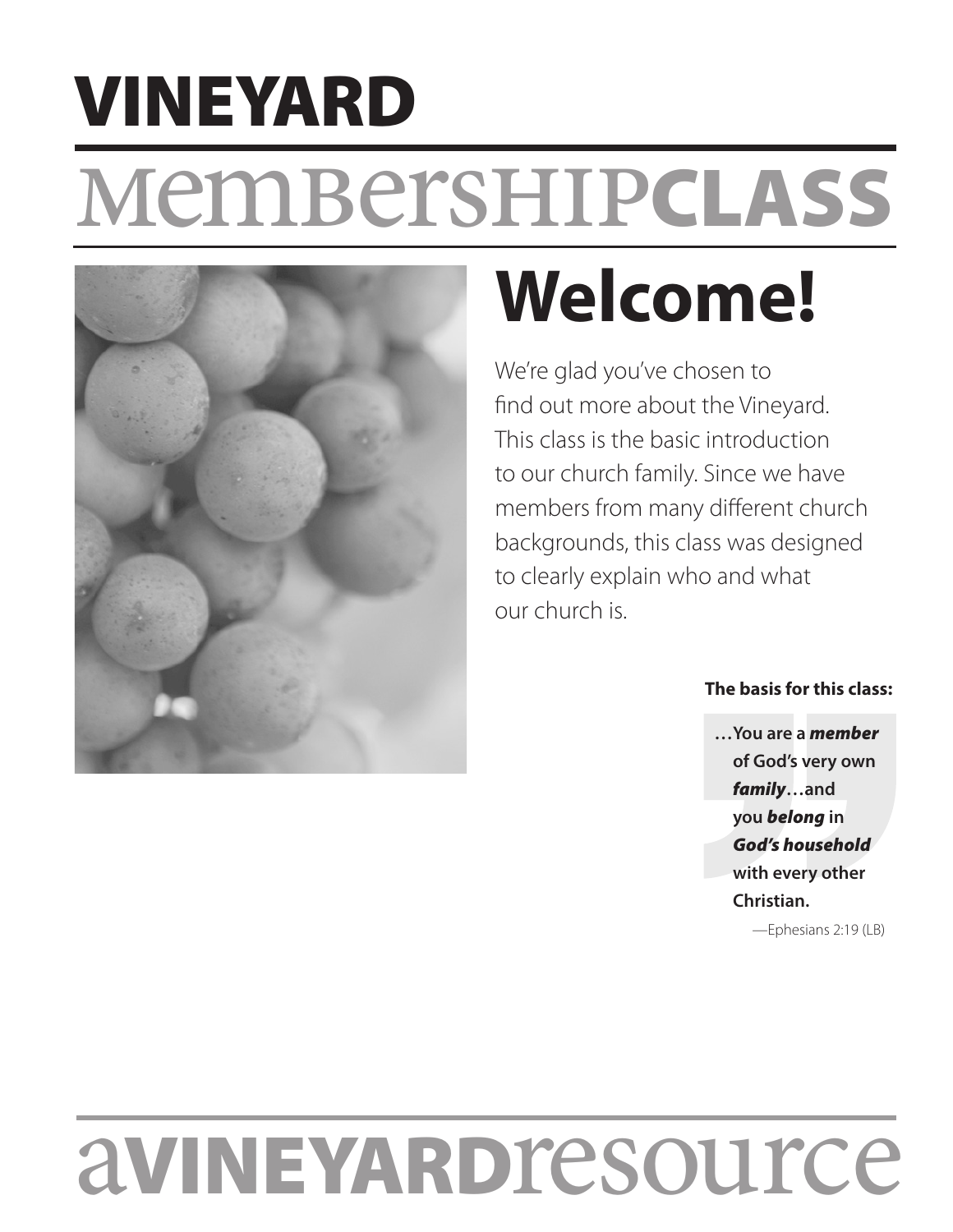# **Key Truths**

The church is **a family**.

God expects you to be **a member** of a church family.

A Christian without a church family is **a contradiction**.

*The goal of this class:* That I will commit myself to **Jesus** and to the **Vineyard Family**.

# **What makes Vineyard a family?**

*These things unite us:* **Our Christian commitment**  What God has done for us

**Our mission and vision**  Why we exist as a church

**Our relationships**  How we are connected

**Our Service**  What we do

# Our Christian commitment

Our community is founded first of all upon a commitment to Jesus. Each member is committed to Jesus and the community as a whole is committed to Jesus. He is our source, our foundation and our leader.

Before you commit to the church as a member, you should first commit to Jesus and express it through baptism.

# **What is the nature of our commitment to Jesus?**

#### *We are committed to an active relationship with God through Jesus.*

- $\blacksquare$  Christianity is more about relationships than it is about religion, rules and regulations.
- $\blacksquare$  There are two primary relationships in Christianity: relationship with God *(John 1:12)* and relationship with people—his church *(1 Corinthians 12:27).*
- $\blacksquare$  We were made to live in relationship with God.
- $\blacksquare$  God has designed us with an emptiness that can only be filled by him *(John 10:10)*.

*We are committed to be disciples (students) of Jesus.*

- $\blacksquare$  A disciple might be thought of as a trainee, student or follower of a mentor.
- $\blacksquare$  A disciple is more than just a believer. In the Bible, belief is not just intellectual, it is acted out. Belief might be thought of as trust in an individual.
- $\blacksquare$  A disciple has faith in Jesus' life, death and resurrection, and chooses to follow Him.
- $\blacksquare$  What does a disciple look like?
	- A disciple believes in Jesus *(John 3:16)*
	- A disciple follows Jesus *(John 1:43)*
	- A disciple trusts Jesus with his/her life *(John 14:1)*
	- A disciple learns from Jesus *(John 14:23)*
	- A disciple loves Jesus *(John 14:15)*
	- A disciple loves other disciples *(John 13:35)*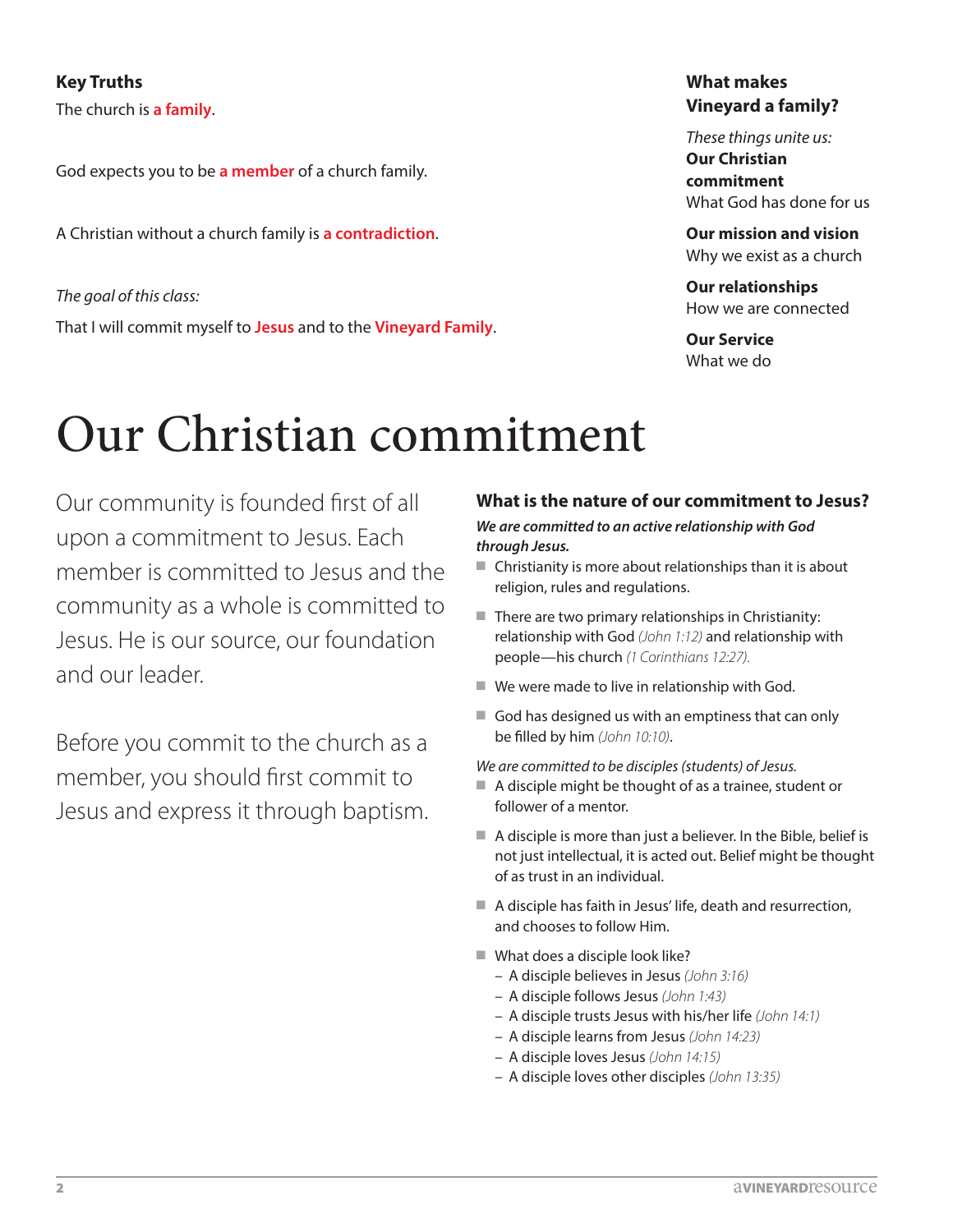# **How do we make this commitment?**

- $\blacksquare$  We decide to stop running our own life and to turn our life completely and totally over to Jesus.
- $\blacksquare$  We express this commitment to Jesus in prayer.
- $\blacksquare$  We begin making decisions in the light of Jesus' teachings and His current leading.
- $\blacksquare$  We make our commitment public in baptism.

# **Baptism**

Jesus never asked His disciples to remember His birth. But He did instruct them to remember His death and resurrection. He gave the church two visible symbols and actions (called *ordinances*) as reminders of His death. These two ordinances are *Baptism* and *The Lord's Supper (discussed on page 7)*.

#### *Why should I be baptized?*

#### **To follow the example set by Jesus.**

"At that time Jesus came from Nazareth and was baptized by John in the river." *—Mark 1:9*

#### **Because Christ commands it.**

"Jesus said, 'Go then, to all people everywhere and make them my disciples, baptize them in the name of the Father, the Son and the Holy Spirit, and then teach them to obey everything I have commanded you.'" *—Matthew 28:19-20*

#### **It demonstrates that I really am a believer.**

"…many of the people who heard Him believed and were baptized." *—Acts 18:8*

"We know that we have come to know Him, if we obey His commands." *—1 John 2:3*

### *What is the meaning of baptism?*

#### **It illustrates Christ's burial and resurrection.**

"Christ died for our sins… He was buried… and he rose again." *—1 Corinthians 15:3-4*

"For when you were baptized, you were buried with Christ, and in baptism you were also raised with Christ." *—Colossians 2:12*

#### **It illustrates my new life as a Christian.**

"When someone becomes a Christian he becomes a brand new person inside. The old life has passed away and a new life has begun!" *—2 Corinthians 5:17*

"By our baptism then, we were buried with Him and shared in His death, in order that, just as Christ was raised from the dead… so also we may live a new life!" *—Romans 6:4*

Baptism doesn't make you a believer—it shows that you already believe. Baptism does not *save* you, only your faith in Christ does that. Baptism is like a wedding ring—it's the outward symbol of the commitment you made in your heart.

"For it is by grace you have been saved, through faith… it is the gift of God—not by works, so that no one can boast." *—Ephesians 2:8-9*

#### *When should I be baptized?*

As soon as you have believed!

"Those who believed… were baptized… that day!" *—Acts 2:41*

"Then Philip began with the scripture and told him the Good News about Jesus. As they traveled along the road, they came to some water, and the man said, 'Look, here is water! Why shouldn't I be baptized right now?' Philip said, 'If you believe with all your heart, you may.' The man answered, 'I believe that Jesus Christ is the Son of God.' So they went down into the water and Philip baptized him." *—Acts 8:35-38*

There is no reason to delay. As soon as you have decided to receive Christ into your life, you can and should be baptized. If you wait until you are *perfect*, you'll never feel *good enough*!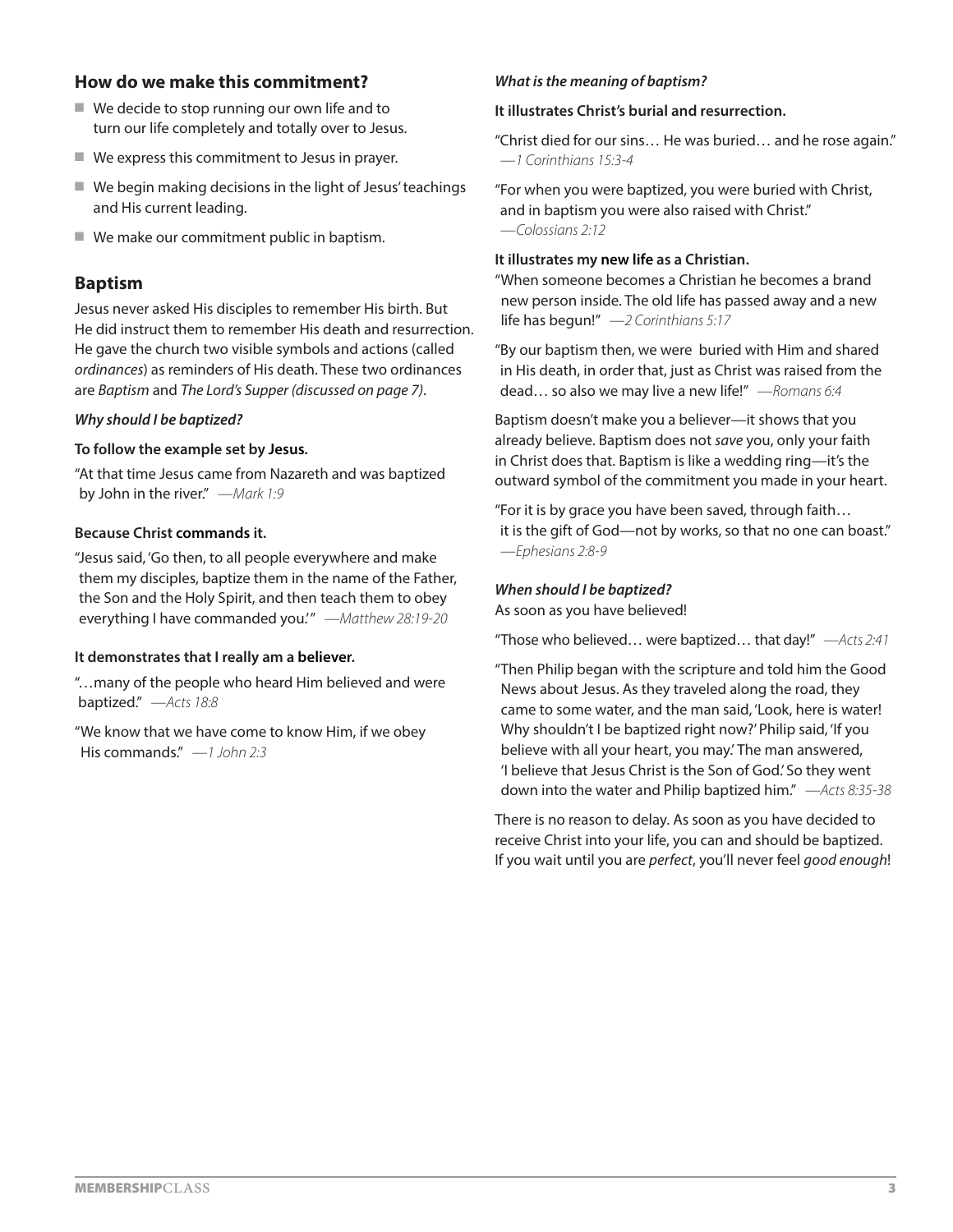# Mission and values

# **Our mission statement**

Introducing people to the life-changing power of God's mercy and truth

At the Vineyard, we believe that we can have a relationship with God where we can meet Him and know Him; that our spiritual lives are not just ritual. Our lives are to be lived through the power of God as we grow in our knowledge of Him and our relationship with Him. We believe that God has called us to bring others into such a life and relationship by expressing His mercy and speaking His truth through all our ministries, and with our friends, families, neighbors and co-workers in our daily lives.

**People…**

**Life-changing…**

**Power…**

**Mercy and Truth…**

# **What are our key values?**

#### *Worship*

We want to experience God, exalting Him with praise and adoration.

Worship accomplishes something no other feature of human existence can. It renews us, orients us to God, increases our receptivity to God's work in us, strengthens us, unites us and helps us forget about ourselves, and focus on God as the essential reality of the universe.

#### *Compassion and mercy*

We value compassion, mercy and generosity that accepts people for who and where they are, without condemnation or legalism, trusting God to bring change and growth, expressing our commitment to one another through our time, energy and resources.

#### *The Word of God and the Spirit of God*

We are a church that is both evangelical and charismatic, taking the truth of the Gospel to the world with the power of the Holy Spirit.

The Holy Spirit, with the church, is able, willing and free to break in and do His work in non-spectacular, non-manipulative and surprising ways.

### *Simple integrity*

We value committing to honesty, integrity and simplicity without religious veneer. Committing to a lifestyle marked by balance, tolerance and moderation according to biblical guidelines, characterized by openness, loving confrontation and practical expression in our relationships with each other and the world.

Suffering (trials, not necessarily illness) is a norm of life. Regular hardship produces perseverance which enhances Christian character.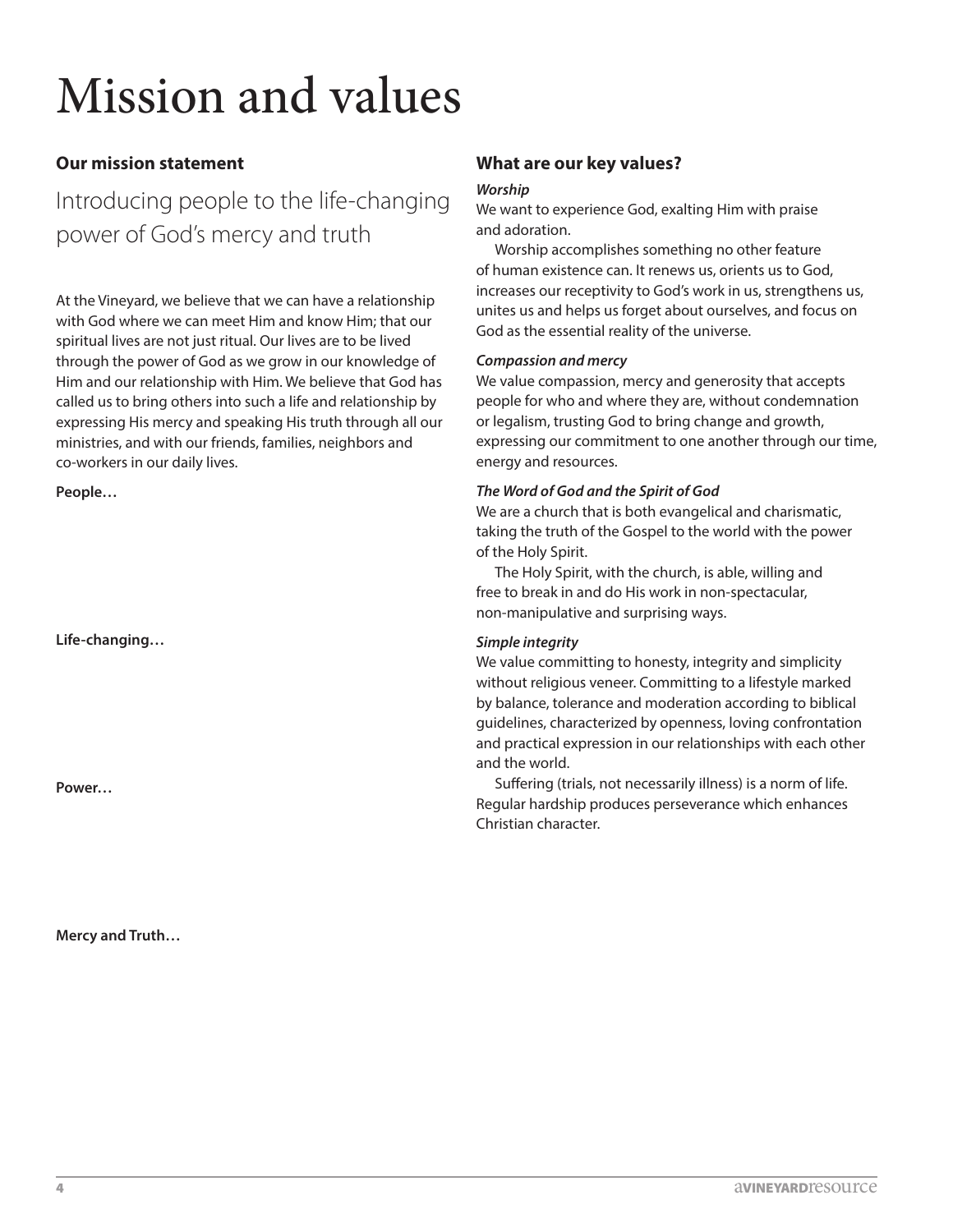### *Relationship*

Relationships are what hold people together in fellowship in the local church.

Building relationships is a priority for our church. Everyone needs honest and stable relationships to be emotionally healthy. In particular, Christians need relationships with other Christians in order to mature in their faith and to fully participate in the body of Christ. Our small groups and ministries are all geared toward helping people grow closer to one another.

#### *Handling Conflict*

In honest relationships, conflict is inevitable. Therefore, we do not encourage avoiding conflict at all costs. Rather, we hope that when conflicts arise between members of the Vineyard, they will handle them according to Biblical principles.

"If your brother sins against you, go and show him his fault, just between the two of you. If he listens to you, you have won your brother over. But if he will not listen, take one or two others along, so that every matter may be established by the testimony of two or three witnesses. If he refuses to listen to them, tell it to the church; and if he refuses to listen even to the church, treat him as you would a pagan or a tax collector. *—Matthew 18:15-17*

"'In your anger, do not sin.' Don't let the sun go down while you are angry." *—Ephesians 4:26*

"Submit to one another out of reverence for Christ." *—Ephesians 5:21*

#### *Gossip and Slander*

Gossip is defined as *idle talk or rumors about others*. Slander is defined as *the utterance of false statements harmful to another's character.* Gossip and slander hurt the body by breeding division, and have no place in our church. Even spreading information that isn't blatantly damaging can sow seeds of mistrust. We suggest that church members develop a habit of simply not repeating personal information about others. Learning how to deal with conflicts directly will often quell the temptation to gossip or slander.

#### *Disagreements*

The pastors and ministry leaders in the Vineyard try to make the best decisions for the church, through careful prayer and deliberation. Occasionally, you may disagree with a decision. In such a case, we ask you deal with your disagreement in one of the following ways:

- 1. Decide to support the leader anyway, pray for their discernment and wait to see what happens.
- 2. Talk to them. This course of action is not disloyal, providing it is done in a way supportive of the leader. Discussing your difficulty communicates that you are on their side and want the best for the ministry.
- 3. If the decision is a pastoral decision that affects you personally, appeal to the leader to reconsider. If you are not satisfied with the outcome, talk to their pastoral leader.

The following are not appropriate ways of handling disagreement:

- 1. Tell everyone else but the leader.
- 2. Reject the person as leader in your heart.
- 3. Say nothing, but subtly undermine everything the leader does.

If you have chosen to put yourself under the authority of the Vineyard's leadership, it is assumed that you will support them with your words, attitudes and actions.

#### *Diversity*

To be multicultural as a congregation—a living example of racial and ethnic reconciliation and how the gospel can break down ethnic, racial and cultural barriers.

#### *Service*

Church life should equip people to live in and help build the kingdom as Jesus described it. It is normal for everyone in the church to be giving of themselves in some service on a consistent basis in order for healing and growth to come to them.

#### *Multiplication*

It's natural for people who have experienced Jesus to share about Him over the course of everyday life. The prime locations for this sharing are our homes, businesses, schools and neighborhoods rather than the church celebrations on Sundays.

To be active in missions and church planting. We have a call beyond ourselves, to extend ministry all over the world. Specific goal: keep sending out churches and cross-cultural missionaries and to provide ongoing support to our church plants and missionaries.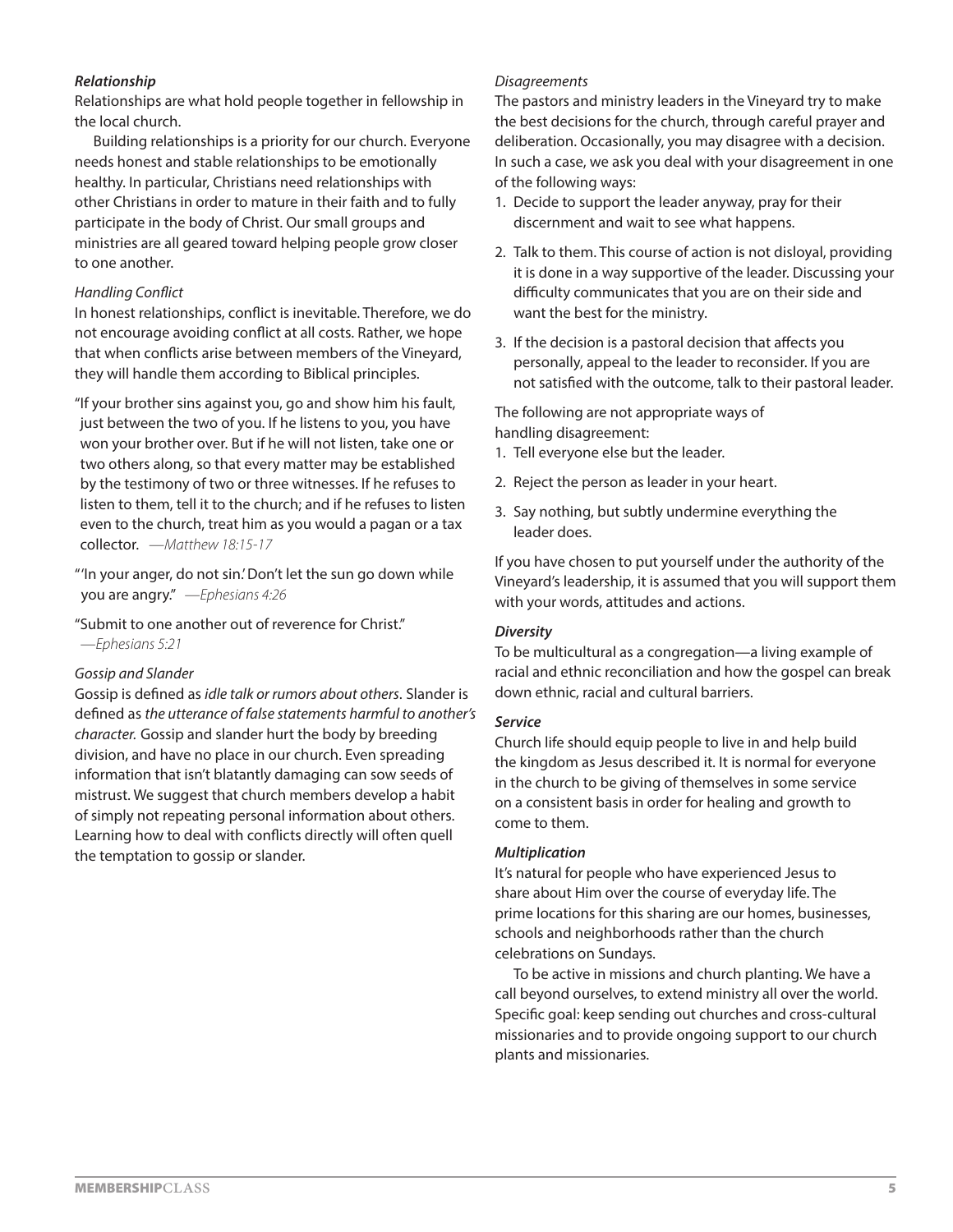# Membership

# **What does it mean to be a member of the Vineyard?**

The difference between *attenders* and *members* can be summed up in one word: **commitment**.

# *At Vineyard we recognize the need for a formal membership, and we ask you to commit for four reasons:*

- 1. *A Biblical Reason*—Christ is committed to the church. "…Christ loved the church, and He gave His life for it." *—Ephesians 5:25*
- 2. *A Cultural Reason—*It is an antidote to our society. We live in an age where very few want to be committed to anything… a job… a marriage… our country. This attitude has even produced a generation of *church shoppers and hoppers*. Membership swims against the current of America's *consumer religion*. It is an unselfish decision. Commitment always builds character.
- 3. *A Practical Reason*—It defines who can be counted on. Every team must have a roster. Every school must have an enrollment. Every business has a payroll. Every army has an enlistment. Even our country takes a census and requires voter registration. Membership identifies our family.
- 4. *A Personal Reason*—It produces spiritual growth. The New Testament places a major emphasis on the need for Christians to be accountable to each other for spiritual growth. You cannot be accountable when you are not committed to any specific church family.

# **What commitment do members of the Vineyard make?**

# *Members commit to:*

- 1. *Agree with, and live by, our statements of faith and practice. The Church Constitution states that members should not have unrepentant sin and should be cooperative with pastors' guidance.*
- 2. *Maintain a lifestyle in keeping with Biblical teachings.*
- 3. *Consistently attend weekend worship services.* "Let us not give up the habit of meeting together… but let us encourage one another." *—Hebrews 10:25*
- 4. *Find a way in addition to weekend services to grow spiritually and relationally (small group).* "So let us concentrate on things which make for harmony, and on the growth of our fellowship together." *—Romans 15:19 (Ph)*

5. *Participate in serving either inside or outside of the church. (Including serving as a helper in Children's Ministry at least twice a year.)*

"Serve one another with the particular gifts God has given each of you …" *—1 Peter 4:10 (Ph)*

"Each of you should look not only to your interests, but also the interests of others. Your attitude should be the same as that of Jesus Christ… who took on the very nature of a servant…" *—Philippians 2:3-4, 7*

6. *Give financially in proportion to your income with the understanding that God-directed and sacrificial generosity is the ideal.*

"Each one of you, on the first day of each week, should set aside a specific sum of money in proportion to what you have earned and use it for the offering." *—1 Corinthians 16:2*

7. *Work out relationships in the church with love, honor and devotion, both in person and online.* "Live in complete harmony with each other—each with the attitude of Christ toward each other." *—Romans 15:5 (LB)* "Have a sincere love for your fellow believers, love one another earnestly with all your hearts." *—1 Peter 1:22 (GN)*

# **How can I become a member of the Vineyard?**

- 1. Be a baptized believer in Jesus Christ.
- 2. Attend the Membership Class.
- 3. Be in agreement with our Statement of Faith and Statement of Practice.
- 4. Be willing to be governed as regards your church participation by the provisions of the constitution and by-laws *(vcce.org/constitution).*
- 5. Fill-out the Membership Application *(vcce.org/memberapp).*
- 6. Have a short conversation with one of the pastors.
- 7. Be received into the church at a public meeting.

# **How could membership end?**

- 1. You resign for any reason.
- 2. If you aren't giving or attending regularly, you'll be removed from the membership list..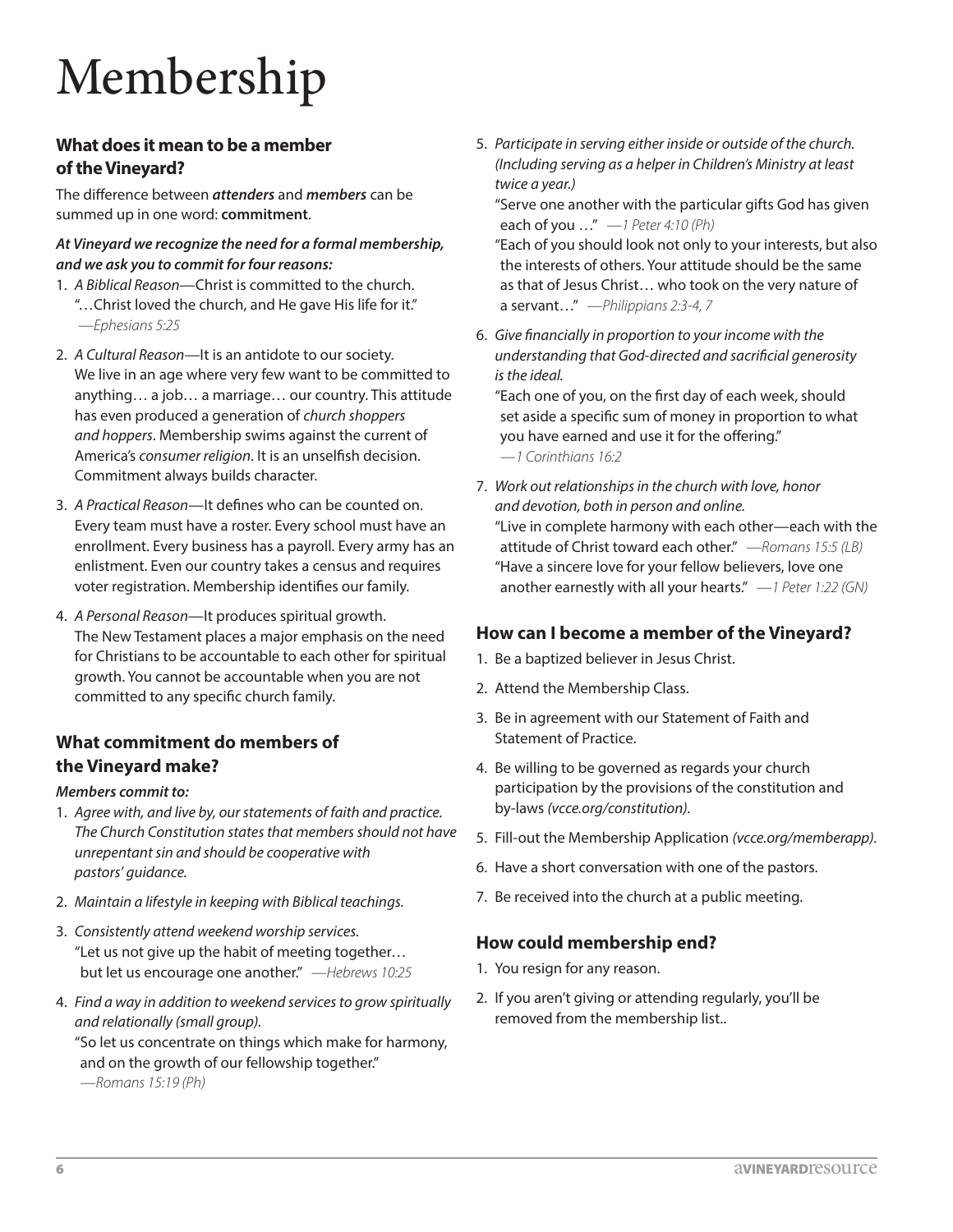# Statement of Faith and Practice **Vineyard Christian Church of Evanston**

# **Statement of Faith**

We confess our affirming of the Apostles' and Nicene Creeds, which we believe to reflect Christian orthodoxy and the clear teaching of the Holy Scripture. In addition, as members of Vineyard Christian Church of Evanston, we make the following confession of faith our own:

# *God*

We believe in one true God, eternally existing in three persons, Father, Son and Holy Spirit. Who are co-eternal in being, co-equal in power and glory, and having the same attributes and perfection. *(Deuteronomy 6:4; Isaiah 43:10-11; Matthew 28:19; Luke 3:22; 2 Corinthians 13:14)*

# *The Father*

We believe in God the Father, the Almighty, creator of the heavens and the earth, perfect in holiness, perfect in love, perfect in judgment, from Whom the Son and the Spirit proceed. *(Genesis 1:1, 17:1; Isaiah 5:16, 6:3, 43:15; Matthew 11:25; John 6:57, 8:42, 14:16-17; Romans 11:17; 1 John 4:16)*

# *The Son*

We believe that Jesus Christ is the eternal Son of God, that He was conceived by the Holy Spirit, born of the virgin Mary and is true God and true man. *(John 1:2 14; Luke 1:35)*

We believe that the Lord Jesus Christ died for our sins according to the scriptures, as a representative and substitutionary sacrifice, and that our justification is made sure by His literal, bodily resurrection from the dead, and that His name and work are our sole means of salvation. *(1 Corinthians 15:3-4; 1 Peter 2:24; Ephesians 1:7; Romans 4:25; Acts 4:12)*

We believe that the Lord Jesus Christ ascended to heaven, where He is exalted at the right hand of God above all power and dominion, and ministers as our High Priest and Intercessor. *(Acts 1:9-10; Ephesians 1:20-21; Hebrews 4:14, 7:25; 1 John 2:1)*

# *The Holy Spirit*

We believe that the Holy Spirit is a person Who is with the Church forever and Who teaches the Church and guides the Church in all truth. The Holy spirit gives varieties of Gifts for the common good of the Church and guides the Church and the individual believer in service for the Church and in service towards the world. The Holy Spirit continues to manifest Himself through the gifts as described in Romans 12:6-8; 1 Corinthians 12:4-11 and Ephesians 4:11-12. The individual believer is indwelt by the Holy Spirit, has his life in Christ and final redemption guaranteed in the Spirit, and is supernaturally empowered by the Holy Spirit. It is the Holy Spirit Who convicts

#### the world of sin, righteousness, and judgment. *(John 1:16, 14:26, 16:7-11; Acts 1:8, 10:19-20, 16:6-7; 1 Corinthians 3:16, 12:4-11; 2 Corinthians 1:22; Ephesians 1:13-14, 4:30)*

# *Scripture*

We believe in the sixty-six canonized and commonly recognized books of the Old and New Testaments as inspired by God and inerrant in the original writings, and they are the supreme and final authority in faith and life. *(2 Timothy 3:16; 2 Peter 1:19-21; 1 Thessalonians 2:13)*

# *Depravity*

We believe that man was created in the image of God, that he sinned and thereby incurred not only physical death, but also spiritual death, which is separation from God, and that all human beings are born with a sinful nature, and become sinners in thought, word and deed. *(Genesis 1:26-27; Romans 3:23, 5:14; Ephesians 2:1-3)*

# *Judgment and Eternity*

We believe in the bodily resurrection of the just and the unjust, the everlasting blessedness of the saved, and the everlasting punishment of the lost. *(John 5:28; Matthew 25:45; Revelation 20:11-15)*

# *The Church*

We believe in the one, universal Church as the Body of Christ, a royal priesthood, a holy nation, the purchased people of God, the bride of Christ. The Church is built and established upon the foundation of the apostles and prophets, Jesus Christ Himself being the chief cornerstone. The church is united in having one Lord, one faith, one baptism, one God and Father and one Head, Jesus Christ. The Church is all those who in faith look upon Jesus as the author and giver of salvation. God has called the believers in various places to join together into local churches as visible expressions of the Church in order to bring the power, the life, the character, and the authority of God into the lives of people. *(1 Corinthians 1:2; Ephesians 1:22-23, 2:19-22, 4:4-6, 5:22-32; 1 Peter 2:5-10)*

### *Salvation*

We believe that eternal salvation is solely the gift of God, and that all who in sincere contrition repent of their sins, believe the Gospel and receive the Lord Jesus Christ by faith alone are born again of the Holy Spirit and become adopted sons of God. *(John 3:3-5; Titus 3:5; Acts 2:38; Ephesians 2:8-10; Romans 8:16)*

### *Second Coming*

We believe in the personal, bodily and imminent return of Christ in the air for His saints. *(Matthew 24:30-31; 1 Thessalonians 4:13-18)*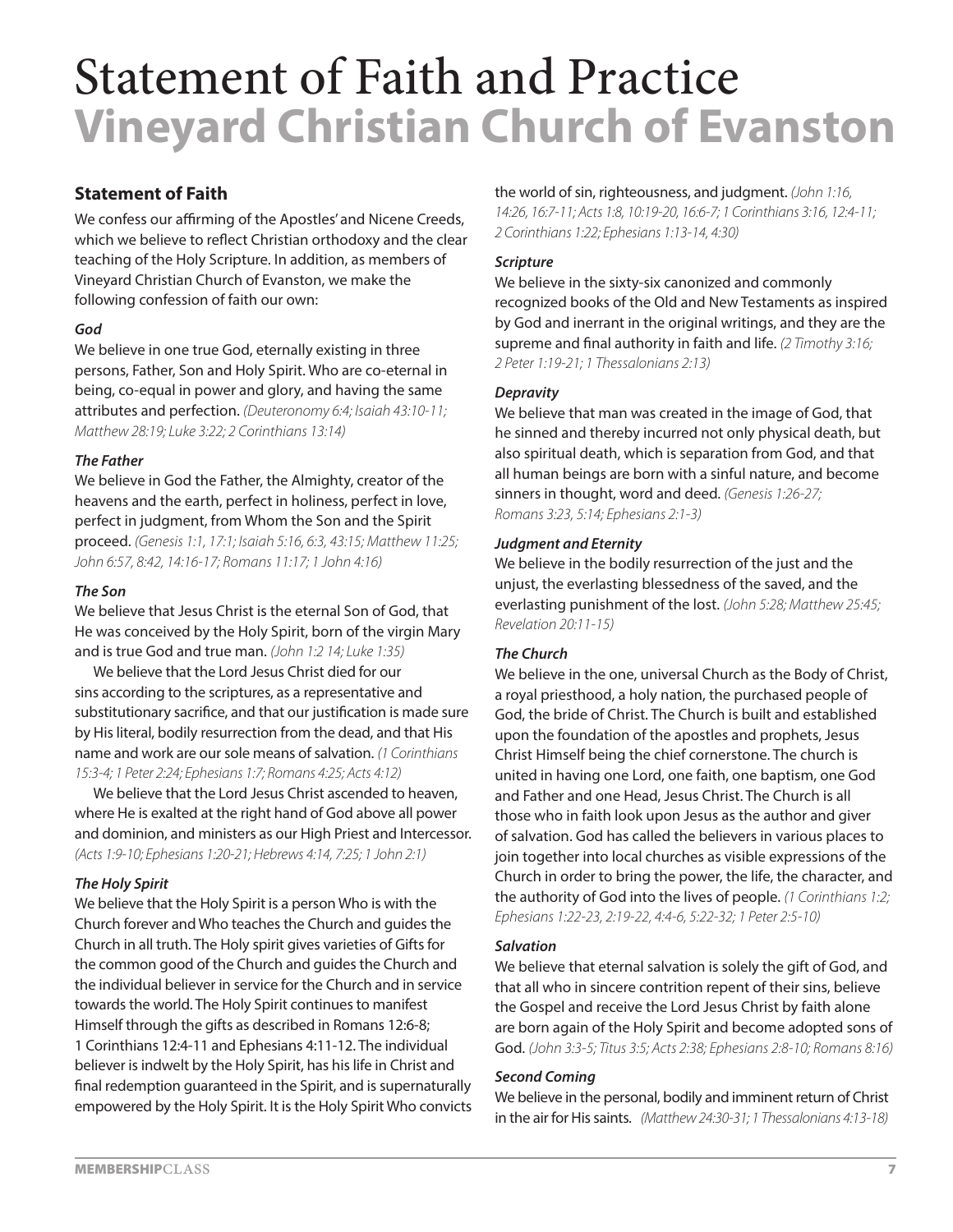# Getting Involved

The three essential disciplines necessary for anyone to grow in this church are:

- **n** Attending Sunday services consistently.
- **n** Serving on a regular, ongoing basis.
- **n** Commitment to a small group.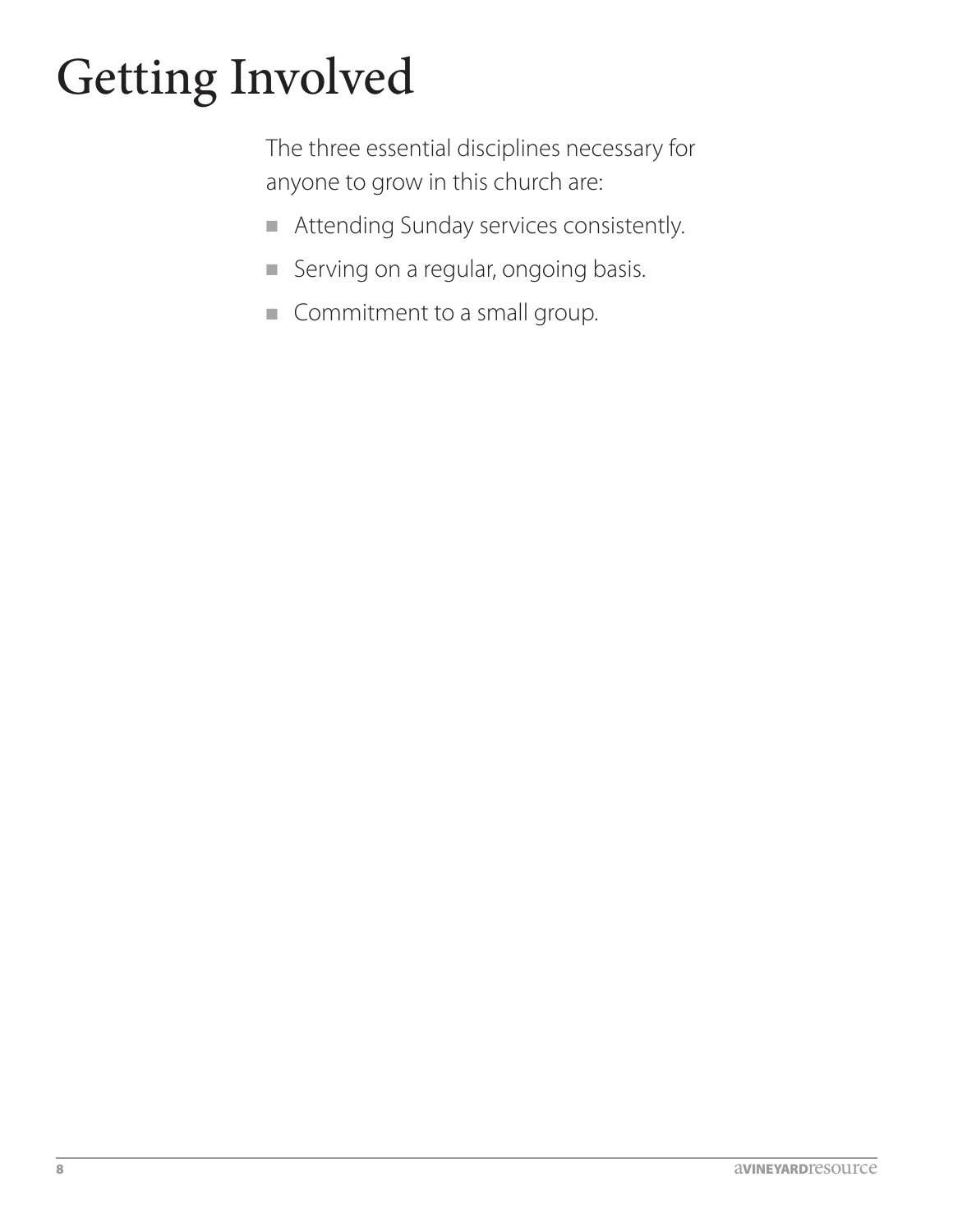# **Sundays**

"Let us not give up meeting together, as some are in the habit of doing, but let us encourage one another—and all the more as you see the Day approaching." *—Hebrews 10:25 (NIV)*

Consistent attendance at Sunday services is an important ingredient in the spiritual health of a follower of Jesus. We are urged to participate in corporate worship, scripture reading, the Lord's Supper and Bible teaching regardless of our whims and moods and temporary spiritual temperatures.

Sunday services are meant to inspire faith, boldness, hope and to help us overcome discouragement, isolation and fear. We need regular reminders of our confidence in God's provision and grace.

We are inspired by the example of others, including both those physically present and those in the Biblical witness who make us believe that more is possible than our own narrow blinders can lead us to believe.

One of the most important things we do on Sunday is participate in the Lord's Supper.

**What is the Lord's Supper?** *(1 Corinthians 10:16-20, 11:23-26)*

# **It is a meal.**

"The Lord Jesus, on the night He was betrayed, took bread…" *(11:23)*

# **It is a memorial.**

"…and when He had given thanks, He broke it and said, 'This is my body, which is for you; eat it in remembrance of me." *(11:24)*

# **It is a sign or seal of our covenant relationship with God.**

"In the same way, He took the cup, saying, 'This cup is the new covenant in my blood; drink it to remember me.'" *(11:25)*

### **It is a witness.**

"For whenever you eat the bread and drink the cup, you proclaim the Lord's death until He comes back." *(11:26)*

# **It is an act of worship & thanksgiving.**

"Is not the cup of thanksgiving for which we give thanks…" *(10:16)*

# **It is a time of intimacy & fellowship with Christ.**

"Is not the cup of thanksgiving for which we give thanks a participation (fellowship) in the blood of Christ? And is not the bread that we break a participation in the body of Christ?" *(10:16)*

# *Who Should Take the Lord's Supper?*

#### **Only those who are already followers of Jesus.**  *(Mark 14:22-26)*

"For anyone who eats and drinks without recognizing the body of the Lord eats and drinks judgment upon himself." *—1 Corinthians 11:29*

### *How do I Prepare Myself for the Lord's Supper?*

"Therefore whoever eats the bread or drinks the cup of the Lord in an unworthy manner will be guilty of sinning against the body and blood of the Lord. A person ought to examine himself before he eats of the bread and drinks of the cup."

*—1 Corinthians 11:27-28*

### **Prepare by …**

- Self-examination (1 Corinthians 11:27)
- Confessing my sins (1 John 1:9)
- Recommitment *(Romans 12:1)*
- Restoring relationships *(Matthew 5:23-24)*

# **Serving**

This is a fundamental viewpoint and value of our church: *The people are the ministers of the church!*

Our vision and the dynamic engine of this church: *mobilizing the people of God to serve in life-changing ways in every way and in every place will have an impact.*

Who do we serve? *The Lord, each other and the world.*

### *How can I serve?*

- $\blacksquare$  Try out some easy beginning places such as Sunday mornings or the Harvest Food Pantry on Wednesdays.
- $\blacksquare$  Find out what your ministry gifts and passions are.
- $\blacksquare$  Check out the list of ongoing ministries.
- $\blacksquare$  Consider yourself a minister where you live and work.

#### *How can I get equipped to serve?*

- $\blacksquare$  Small groups
- Study groups and conferences
- $\blacksquare$  Assist existing leaders—ask lots of questions
- Check out resource libraries

#### *The Benefits of Service*

*Benefits to you:*

- $\blacksquare$  Keeps your faith alive
- $\blacksquare$  You get to use and discover your spiritual gifts
- You need to be needed
- You need to have your life make a difference
- You need an opportunity to participate
- Develop relationships
- $\blacksquare$  Affirmation and self-esteem
- $\blacksquare$  Paradox of the Christian life: the more you give away life, the more you find life. The more you hold on, the less you have.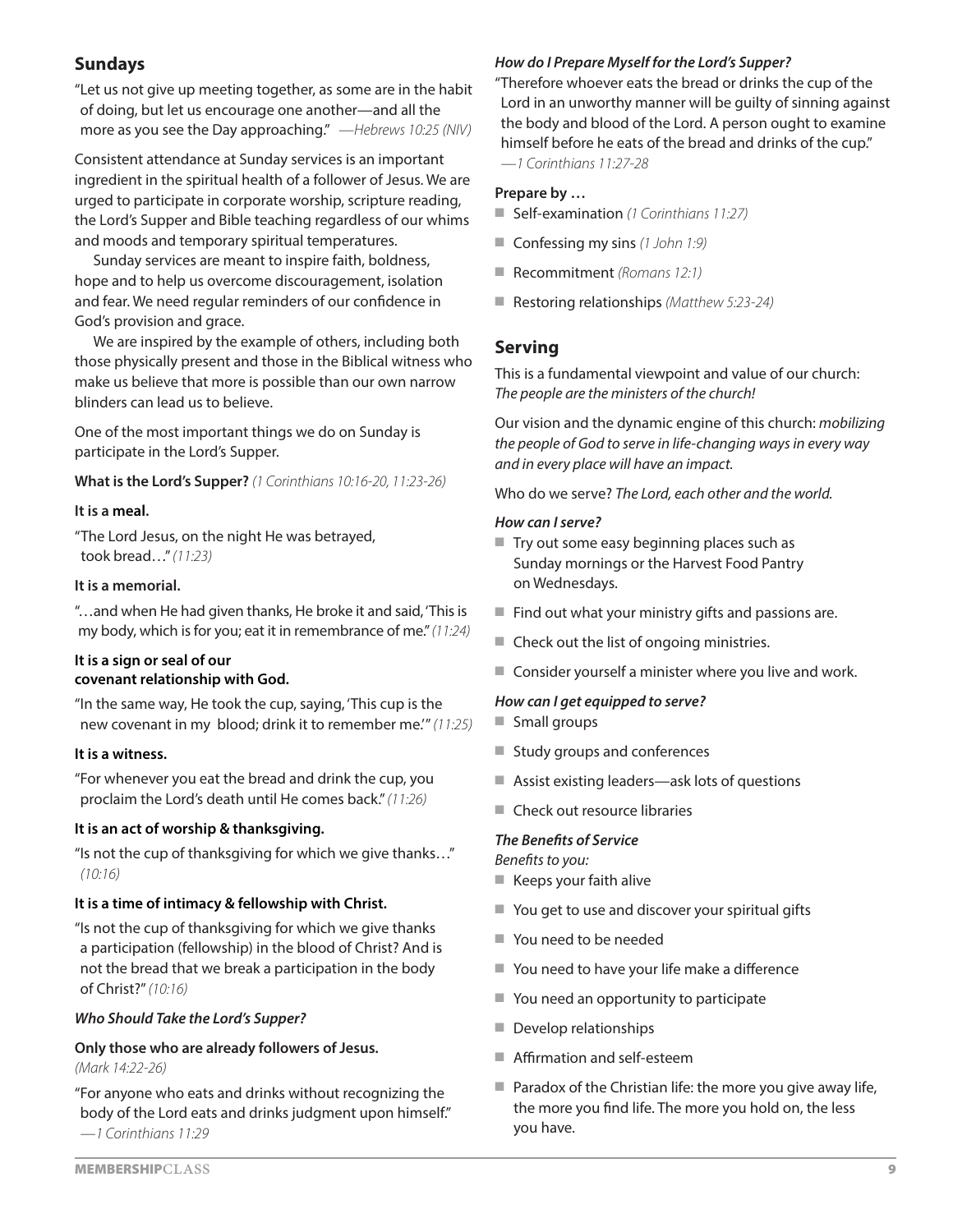#### *Benefits to God:*

- $\blacksquare$  Christ's example is honored
- $\blacksquare$  God gets the glory
- $\blacksquare$  A chance for God to display His wisdom, power and love
- $\blacksquare$  Restored relationship with His children

# *The Costs of Service*

- *Costs to you:*
- **Time**
- **Noney**
- Change in lifestyle, self-denial
- Risk (face inadequacy, rejection, relationship)
- **n** Prayer

*Bottom line: It's worth it!*

# *Leadership*

*Leadership Values:*

- $\blacksquare$  We place a high value on leadership as a functional reality that is, we are looking for leaders who are there because of the function they fill and work they do.
- $\blacksquare$  Leadership is dispersed throughout the church and decisions are generally made by the ones doing the particular ministry. The church staff pastors and the church council primarily make those decisions which are necessary for overall work or coordination, but not pertaining to particular ministry needs.
- $\blacksquare$  Leaders must be trustworthy
	- they must be committed to the church (i.e. attending regularly, joining as members, giving generously)
	- they must be accountable team players (i.e. working with other leaders and accepting supervision from the appropriate staff pastors)
	- they must be living a life that is a reflection of Christian maturity and discipleship. (i.e. no serious moral problems, and having an ability to handle conflicts or mistakes with humility and grace).
- $\blacksquare$  Leaders must be gifted
	- the trust of followers is earned, not assigned
	- ability to communicate, plan and execute is important
	- there are different kinds of leadership giftings, which must work together.

*How to Become a Leader:*

- Go through the Get *Involved* Steps
- $\blacksquare$  Serve faithfully in whatever ways you can—your gifts will become evident
- $\blacksquare$  If you fit the values you will probably be asked to lead in some function in an existing service team
- $\blacksquare$  Remember both the first and the second rules of leadership: *Show up!* and *Be there at the end!*

# **Small Groups**

# *Why it's important to be a part of a small group:*

- $\blacksquare$  To build relationships
- $\blacksquare$  To grow in your spiritual life
- To be a part of a community of care and support
- $\blacksquare$  To learn how to help and minister to others
- $\blacksquare$  To receive the direct and meaningful care of a pastor
- $\blacksquare$  To have fun!

# *What kind of groups are options?*

*Traditional Groups*—usually a mixed group, from 8-25 people, meeting weekly. These groups might include Bible study, worship, prayer and time to get to know other people.

*Men's or women's groups*—usually a smaller group, 3-6 people. Customized meeting schedule. Usually a group open by invitation only, with a higher level of intensity, openness and commitment. These are usually formed spontaneously among friends or with help from the men's or women's ministry leaders.

*Specialized support groups*—these groups have a special emphasis on providing support for particular kinds of needs or situations. Examples would include Ruth & Naomi (for single moms) or Living Waters (for those struggling with sexual issues).

*Activity Groups*—These groups meet to build community around a shared experience. This could include anything from leisure activities such as sports, board games or knitting, or specialized service projects such as serving at a shelter together.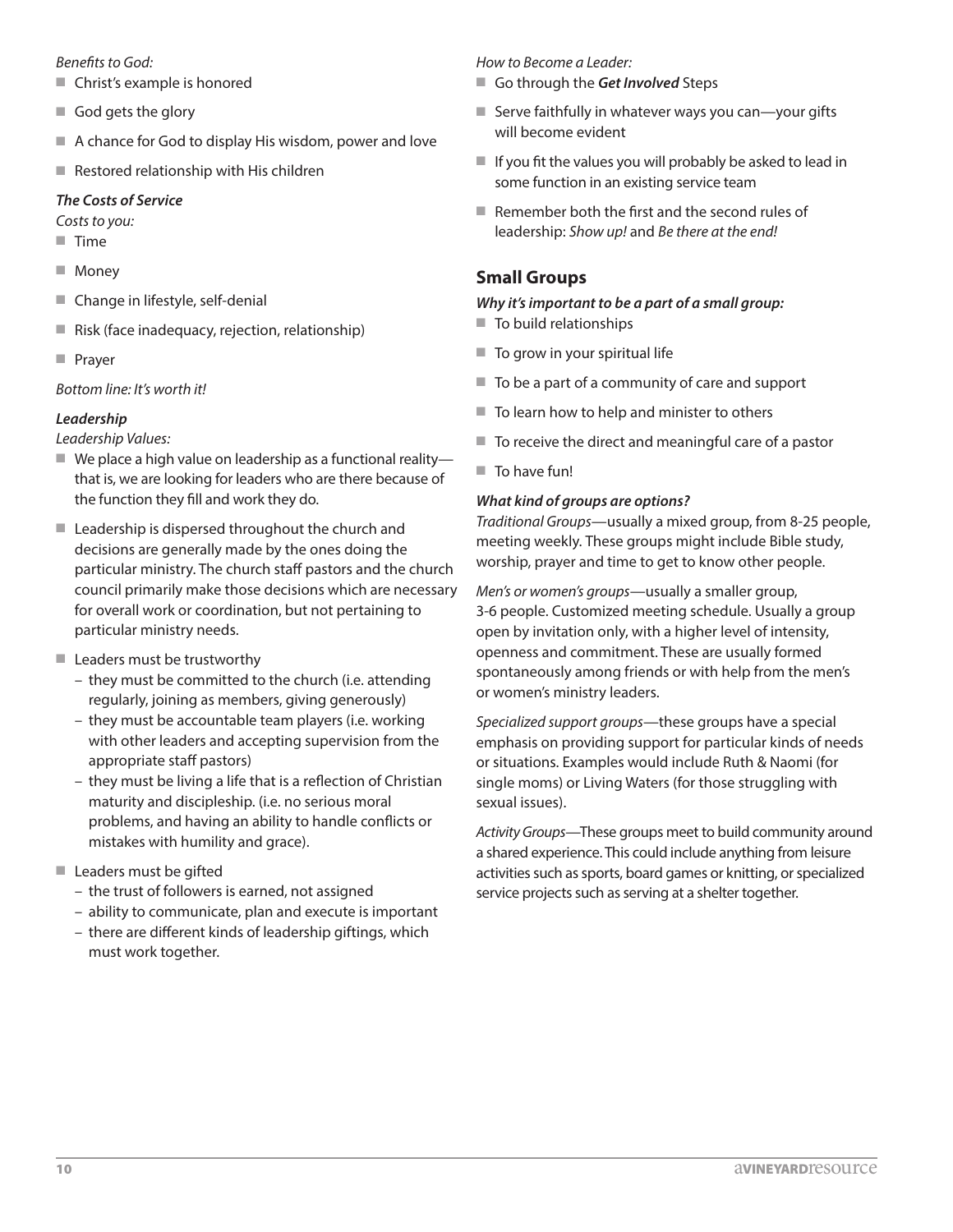# Giving

Listen to a message about spirituality and giving from Steve Nicholson: *vcce.org/money*

*Look around you at the Vineyard… What do you see?* **HERE**—People talking and enjoying a cup of coffee; the Vineyard worship band leading energetic worship music; a first-time guest receiving a welcome bag; someone diligently listening to the message and taking notes; children learning about Jesus in Kids Church.

**NEAR**—Men and women in our city receiving free groceries and clothes at The Harvest; hundreds of backpacks, toys and Thanksgiving baskets given away year after year.

**FAR AWAY**—Churches and church leaders being supported by the Evanston Vineyard in almost a dozen countries.

Each of these ministries is possible because the Vineyard is a member supported church. Without the tithes and offerings of our members and attenders it would be impossible to offer ministries that help people to become fully developing followers of Jesus.

### *Imagine…*

what would happen if 100% of the Vineyard's regular attenders took the step to become a regular giver at the Vineyard. These are just a few things that would be possible:  $\blacksquare$  Expansion of current ministries

- $\blacksquare$  Creation of new ministries
- $\blacksquare$  More lives introduced to the life-changing power of God's mercy and truth
- **Deeper personal relationships with God**
- Greater impact on our city

#### *Why should I give?*

- Giving helps me to grow in my faith.
- $\blacksquare$  Giving supports the ministries of the Vineyard.
- Giving allows me to be a part of God's impact here in Chicagoland.

### *What does the Bible say about giving?*

*Faithful giving draws me closer to God* "Wherever your treasure is, there your heart and thoughts will be also." *—Matthew 6:21*

#### *Faithful giving is the key to a full life.*

"Tell them to use their money to do good. They should be rich in good works and should give generously… By doing this they will be storing up their treasure as a good foundation for the future so that they may take hold of real life." *—1 Timothy 6:18-19*

#### *Faithful giving blesses me in return.*

"Bring all the tithes into the storehouse so there will be enough food in my Temple. If you do," says the Lord Almighty, "I will open the windows of heaven for you. I will pour out a blessing so great you won't have enough room to take it in! Try it! Let me prove it to you!" *—Malachi 3:10*

*Faithful giving makes me happy.*

"There is more happiness in giving than in receiving." *—Acts 20:35*

*Faithful giving reminds me that everything belongs to God.* "But remember the Lord your God, for it is He who gives you the ability to produce wealth." *—Deuteronomy 8:18*

#### *Four easy ways to give…*

- 1. *Give on Sunday at the services—*You can give each Sunday by using the envelope found in the seatback pockets or at the Welcome Center. Just drop it in the offering basket as it is passed.
- 2. *Give your gift by mailing—*You can mail your Sunday giving envelope to the Vineyard's office. The postage is prepaid. You can also utilize your bank's billpay service to have checks automatically cut and mailed to the Vineyard.
- 3. *Give through automatic debit—*Set up monthly or semimonthly gifts to the Vineyard through your bank. Download a form at *vcce.org/debit.*
- 4. *Give online—*Giving online is a safe and easy way to give. Simply visit *vcce.org/donate*.

### *Frequently Asked Questions*

### *How much should I give?*

The Bible calls every follower of Jesus to give generously of their first and best. In the Bible, a tithe, or 10%, is a first step to generosity. Anything over 10% is called an offering and is a way to honor God through sacrificial giving.

#### *Is my gift tax-deductible?*

All contributions are 100% tax-deductible. A giving envelope must be completed in order for a cash gift to be tax-deductible. We mail giving statements at the end of each quarter and year to help you keep track of your giving.